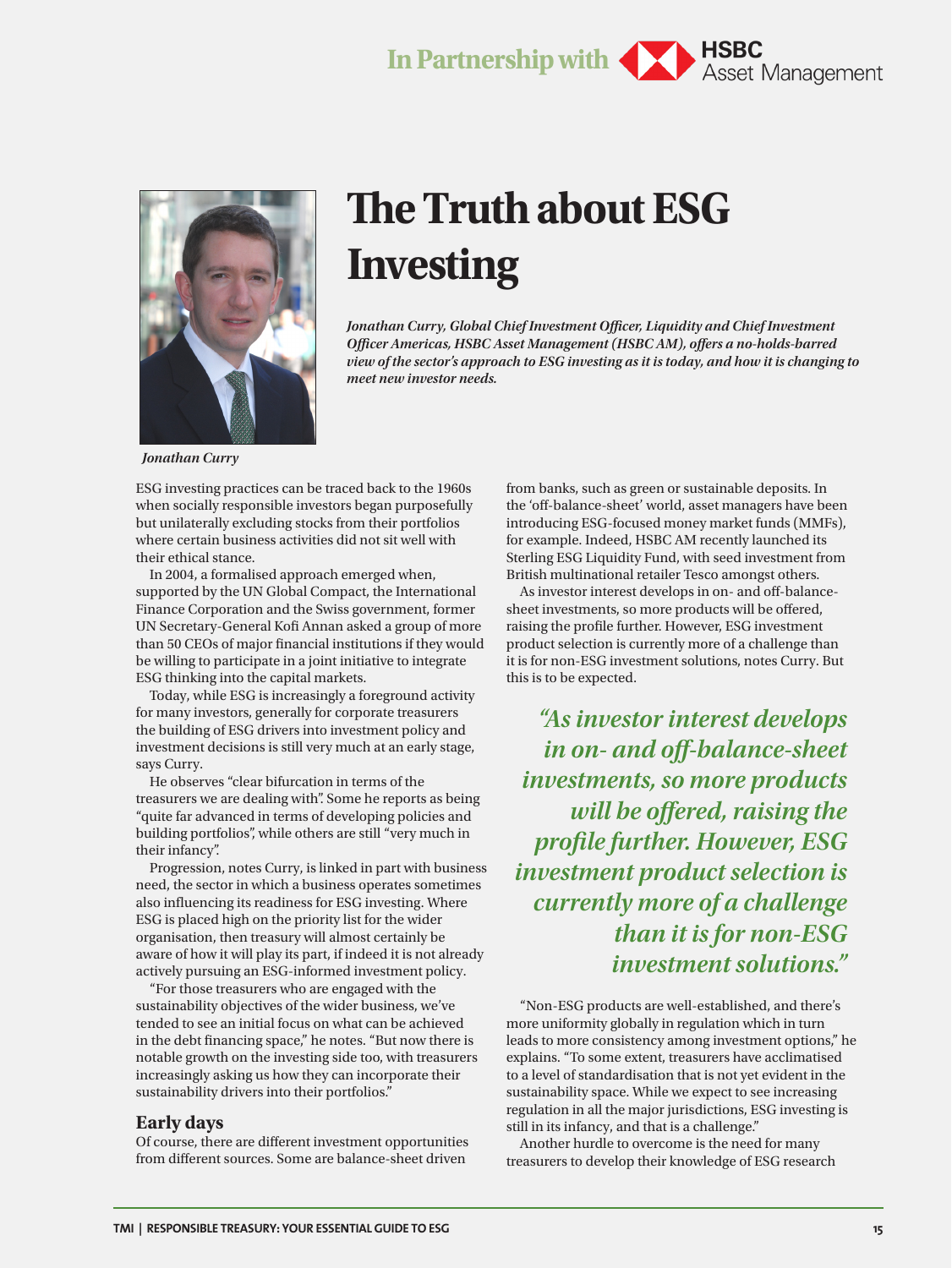**In Partnership with Asset Management** 

providers and ESG scoring , notes Curry. Built over many years of development and wide use across financial markets, Treasurers have a clear understanding of credit ratings, with three global credit rating agencies that all will recognise and be familiar with their credit assessments of different issuers, he notes. "But, as with levels of standardisation, that degree of familiarity is not yet apparent when it comes to the different providers that offer research and scores in the ESG space." Indeed, even where there is some familiarity with the methodologies and scoring processes used by certain ESG research providers, comparing and contrasting on a level playing field remains problematic

*"If a treasurer is looking to support the sustainability objectives of the wider business, then there has to be a means by which the fund is trying to promote change, and that has to be expressed through a credible engagement process; it can't just be about how the fund invests its assets."*

Yet Curry remains optimistic. "Despite current issues, my expectation is that over time, this state will improve as treasurers gain a better understanding of the different research providers and their approaches, particularly to ESG scores" he says. Indeed, alongside some consolidation that has already been seen in the researcher market, and increasing levels of international regulation coming on stream, he feels investor familiarity with processes and procedures will soon deliver a greater level of standardisation.

## **Making change happen**

But this is a future state. What treasurers must do now, says Curry, is ensure they understand each of their investment options. As a case in point, ESG MMFs present some material differences in terms of investment processes, he explains.

"MMFs in this space are far from standardised," he warns. "It's really important for treasurers to delve deeply into the investment processes that are at work. They need to 'look under the bonnet', to ensure they are able to make the informed decision that, by investing in a particular ESG investment, it will have the ability to promote positive change."

Of course, the promotion of change is key to any serious ESG investment. "If it does not do that, it's questionable why there is a need to invest in the first place," states Curry. To this end, he suggests that specific questions need to be asked about the investable universe that the treasurer has open to them, and about the level of engagement process that the fund will be employing.

"If a treasurer is looking to support the sustainability objectives of the wider business, then there has to be a means by which the fund is trying to promote change, and that has to be expressed through a credible engagement process; it can't just be about how the fund invests its assets."

#### **Policy matters**

It's apparent that the wider ESG product set is not yet sufficiently mature to meet all treasury needs. Given the age of the market, relative to its non-ESG counterpart, this too is to be expected. A simple metric such as the size of ESG MMFs compared with non-ESG MMFs may impose some constraints at an investment policy level.

Policy may, for example, dictate that treasury cannot invest the amount of cash it would like to place in a particular ESG fund if it is still in its growth and development phase, explains Curry. It may also limit other sustainable investments in the cash space. Green deposits – perhaps the most prevalent of on-balancesheet investments today – may therefore have capacity constraints.

Curry explains that the credible offerings in this space tend to directly fund green or sustainable loans. The size of the loan book, relative to the size of the standard loan book, will be smaller, so the volume of deposits that an individual bank can issue at any given point will naturally be limited. Again, over time, he believes the constraints will lift as ESG loan books expand.

The issue of fund size may seem to present a catch-22 for the market: if it's too small, it won't attract investors, but if it doesn't attract investors it won't grow. But Curry has a positive experience to relate. "Treasurers that we've engaged with regarding our new Sterling ESG Liquidity MMF, and the other currencies we are planning to launch, have been willing to invest in a fund that is smaller than their policy may allow," he reports. "In many cases, treasurers have been able to secure an exception to their minimum fund-size policy because they are specifically investing in a credible sustainable solution." That there is policy flexibility, certainly in the MMF space, is good news because it enables investors to support – and benefit from – new and credible ESG-focused solutions.

For HSBC AM, the primary difference between its ESG MMF and its regular MMF is the investable universe to which each is exposed. The screening process that establishes the ESG universe makes it around 30% smaller than its regular counterpart. It's a material change to that investable universe, but all other features of the fund are the same.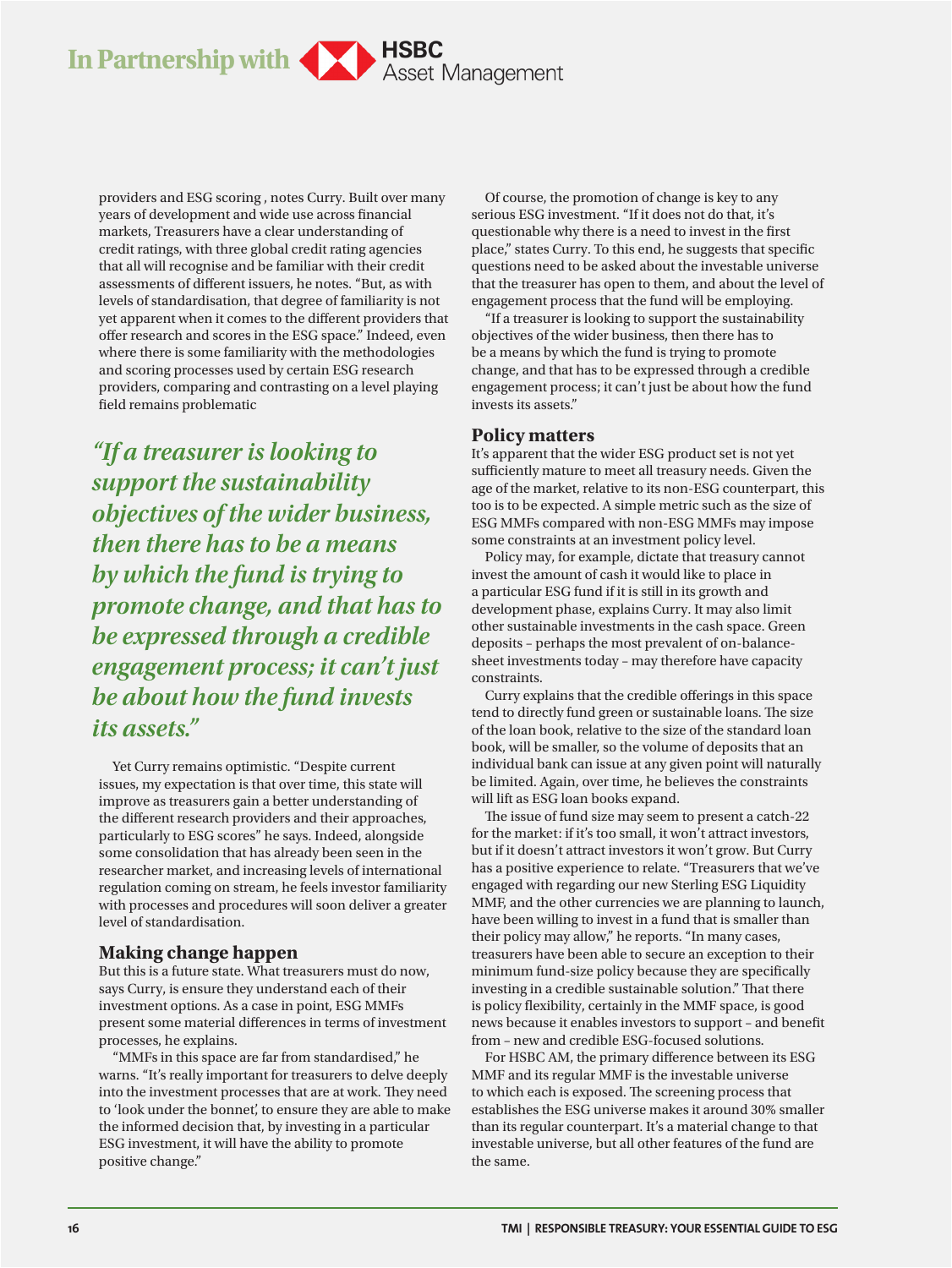# In Partnership with **Asset Management**

Indeed, in this case, whether it's the objectives of delivering preservation of capital and provision of liquidity, the cut-off time of the funds, the post-screening credit process, or the different ways to subscribe and redeem from the fund, they are indeed all the same. It's an advantage for treasurers.

"When a treasury client has sought approval for the ESG fund, the questions they may face around objectives and risk, for example, will attract the same response as for the regular funds that have already been approved; because the only difference is the investible universe and the size of the fund, if they can obtain policy exceptions for these, the process thereafter is relatively easy."

#### **Success in the making**

The composition of a balanced and successful ESG portfolio depends on the wider sustainability objectives of the business and the availability of market options to meet these objectives. A widening range of 'greened' solutions – including now repo and commercial paper – increases the chances of success. But, as new products, all will likely face the challenge of size, scale, and availability.

At a product level, the primarily bank-offered range of sustainable on-balance-sheet solutions, for example, varies in quality. HSBC's own in-depth product analysis across a broad spectrum of solutions has led it to feel comfortable with the ESG credentials of certain solutions, while others suggest more work is required to meet the expected standards. "It demonstrates yet again that treasurers really must do their homework to determine whether, as an investor, each solution has credibility, meets the business objectives, and encourages sustainability," he counsels. "Only this way can a successful portfolio be created at the scale likely to be required."

*"From an issuer perspective, as sustainability increasingly becomes a focus for investors, those that do not pay heed to investor needs may find it progressively harder to fund themselves in the front end of the market."* 

Mindful of quality issues, HSBC AM's new Sterling ESG Liquidity MMF has a specific investment process that focuses on a best-in-class investment approach. It uses screening measures to filter issuers that have an A1, P1 or F1 rating (the highest short-term ratings by S&P, Moody's and Fitch respectively), or their long-term equivalent, and which are demonstrably better at addressing ESG risks than other issuers in the investable universe.

*"The credible offerings in this space tend to directly fund green or sustainable loans. The size of the loan book, relative to the size of the standard loan book, will be smaller, so the volume of deposits that an individual bank can issue at any given point will naturally be limited."*

While he has previously noted that the ESG scoring system and screens reduce the money market investable universe for the fund by around 30%, Curry makes the point that a transformation of this magnitude enables providers such as HSBC AM to better engage with the excluded universe to try to promote positive change.

"And for this we have a well-defined two-step issuer engagement process that is now a key component of our investment process," he says. To meet sustainability goals, HSBC AM encourages issuers to address identified shortcomings in how they manage ESG risks, for the benefit of the investors. In addition it engages annually by letter with all banks in its investable universe on climate change related topics relevant to this sector. Banks representing by far the largest industry sector in a MMF.

This ensures that companies are aware that their ESG performance is factored into decisions on whether their short-term debt issuance is eligible to be purchased by the fund. By doing so, the aim is to increase the focus on better management of ESG risks and achieve more sustainable outcomes.

"Without a material change in the investable universe; it serves only to make engagement and promotion of change harder," comments Curry. "This is why at HSBC AM we follow a best-in-class investment approach, and why we believe stewardship and engagement are as critical a part of the investment process as the investments themselves."

### **Market motivators**

From an issuer perspective, as sustainability increasingly becomes a focus for investors, those that do not pay heed to investor needs may find it progressively harder to fund themselves in the front end of the market.